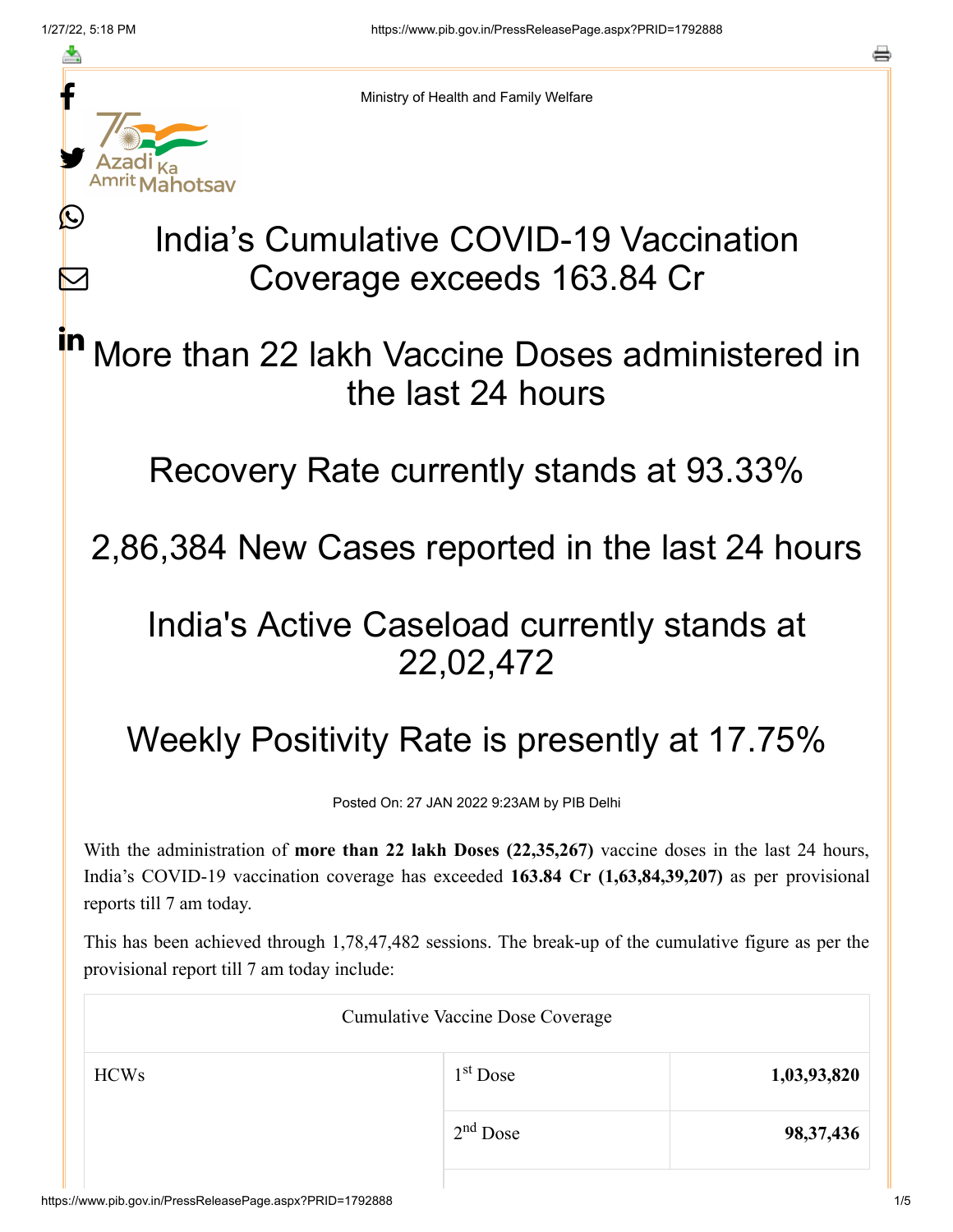| f<br>C |                        | <b>Precaution Dose</b> | 29,87,993      |
|--------|------------------------|------------------------|----------------|
|        | <b>FLWs</b>            | $1st$ Dose             | 1,83,92,579    |
|        |                        | $2nd$ Dose             | 1,71,74,064    |
|        |                        | <b>Precaution Dose</b> | 31,02,620      |
|        | Age Group 15-18 years  | $1st$ Dose             | 4,37,27,771    |
| in     | Age Group 18-44 years  | 1 <sup>st</sup> Dose   | 53,70,23,165   |
|        |                        | $2nd$ Dose             | 39,48,22,719   |
|        | Age Group 45-59 years  | $1st$ Dose             | 19,95,79,974   |
|        |                        | $2nd$ Dose             | 16,83,78,040   |
|        | Over 60 years          | $1st$ Dose             | 12,43,87,830   |
|        |                        | $2nd$ Dose             | 10,50,18,240   |
|        |                        | <b>Precaution Dose</b> | 36,12,956      |
|        | <b>Precaution Dose</b> |                        | 97,03,569      |
|        | Total                  |                        | 1,63,84,39,207 |

**3,06,357** patients have recovered in the last 24 hours and the cumulative tally of recovered patients (since the beginning of the pandemic) is now at **3,76,77,328.**

Consequently, India's recovery rate stands at **93.33%.**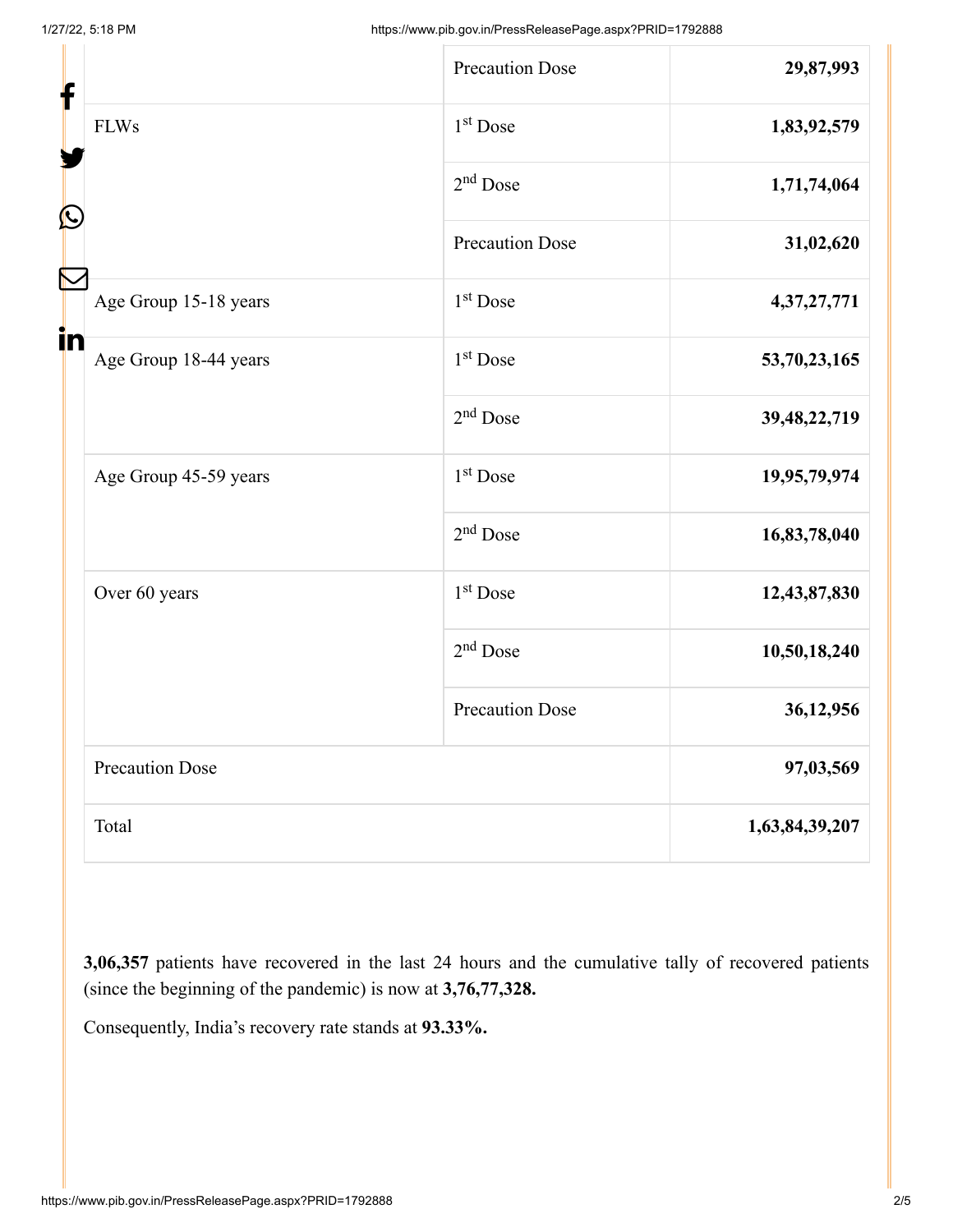1/27/22, 5:18 PM https://www.pib.gov.in/PressReleasePage.aspx?PRID=1792888



#### **2,86,384 new cases** were reported in the last 24 hours.



India's Active Caseload is presently at **22,02,472.** Active cases constitute **5.46%** of the country's total Positive Cases**.**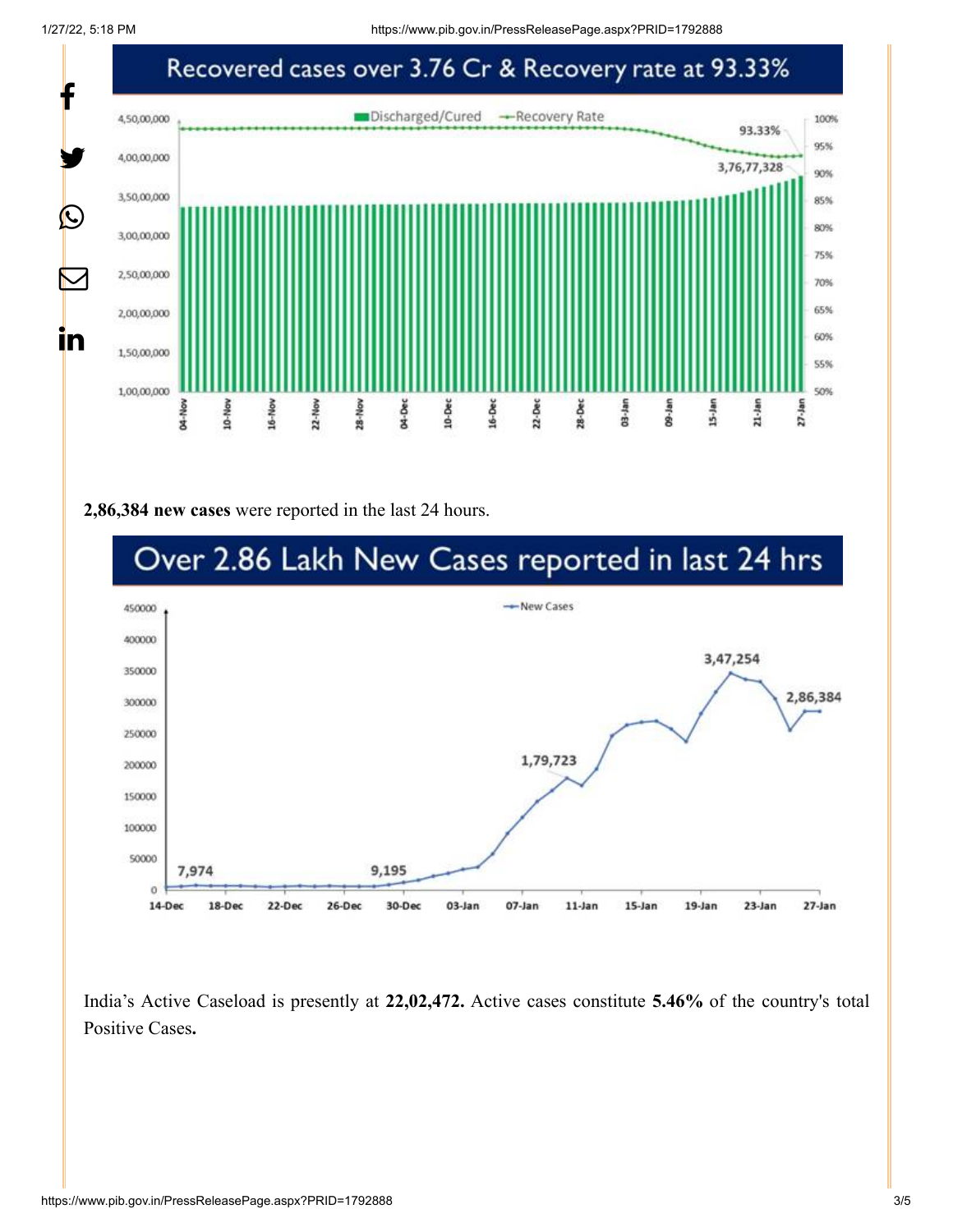1/27/22, 5:18 PM https://www.pib.gov.in/PressReleasePage.aspx?PRID=1792888



The testing capacity across the country continues to be expanded. The last 24 hours saw a total of **14,62,261** tests being conducted. India has so far conducted over **72.21 Cr (72,21,66,248**) cumulative tests.

While testing capacity has been enhanced across the country, **Weekly Positivity Rate** in the country currently **stands at 17.75%** and the **Daily Positivity rate also reported to be 19.59%.**



\*\*\*\*

MV/AL